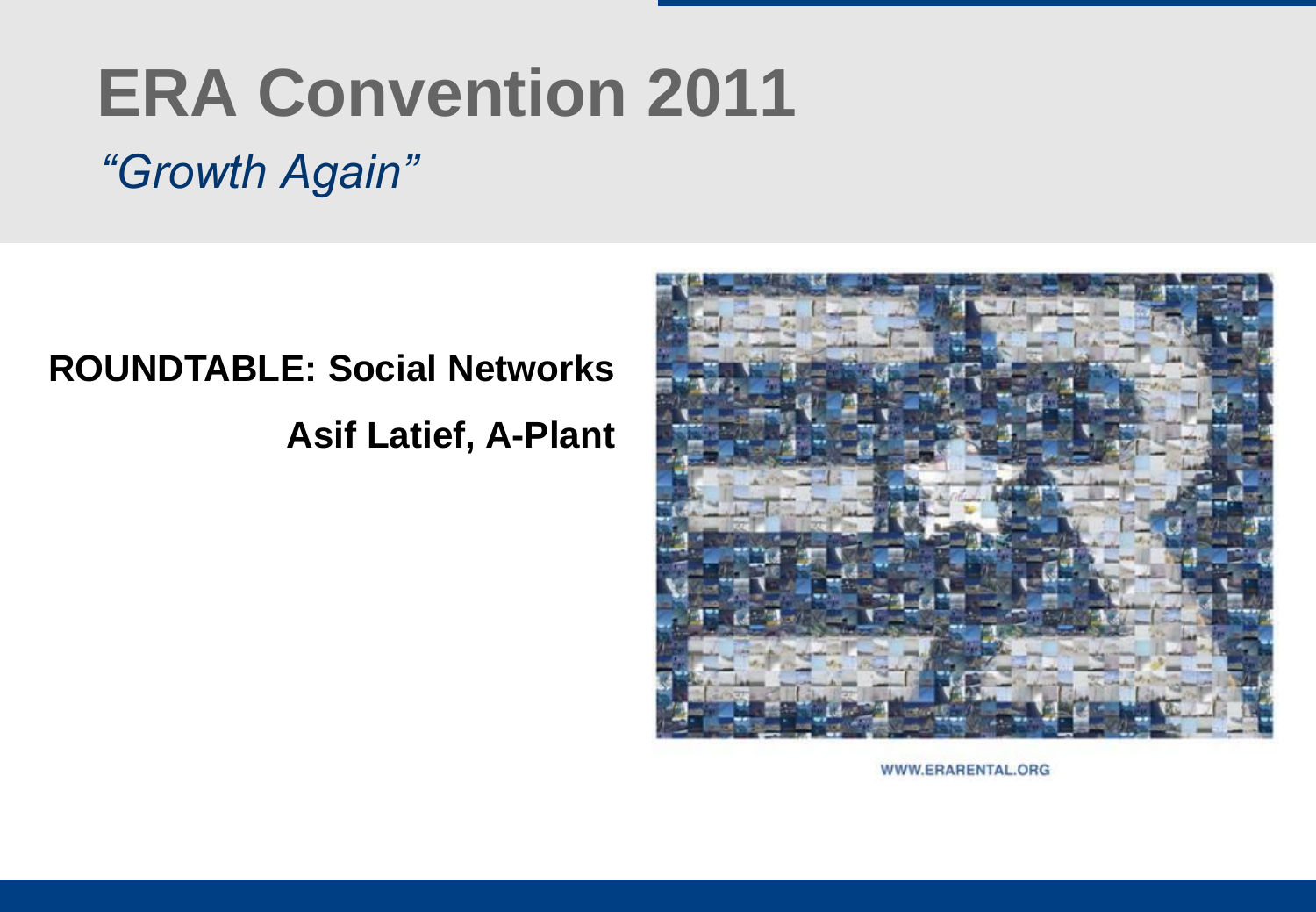



# **What is Social Media?**

It is a social instrument of communication. Characteristics of social media sites include:

- Conversation
- **Participation**
- Openness
- Community
- Connectedness

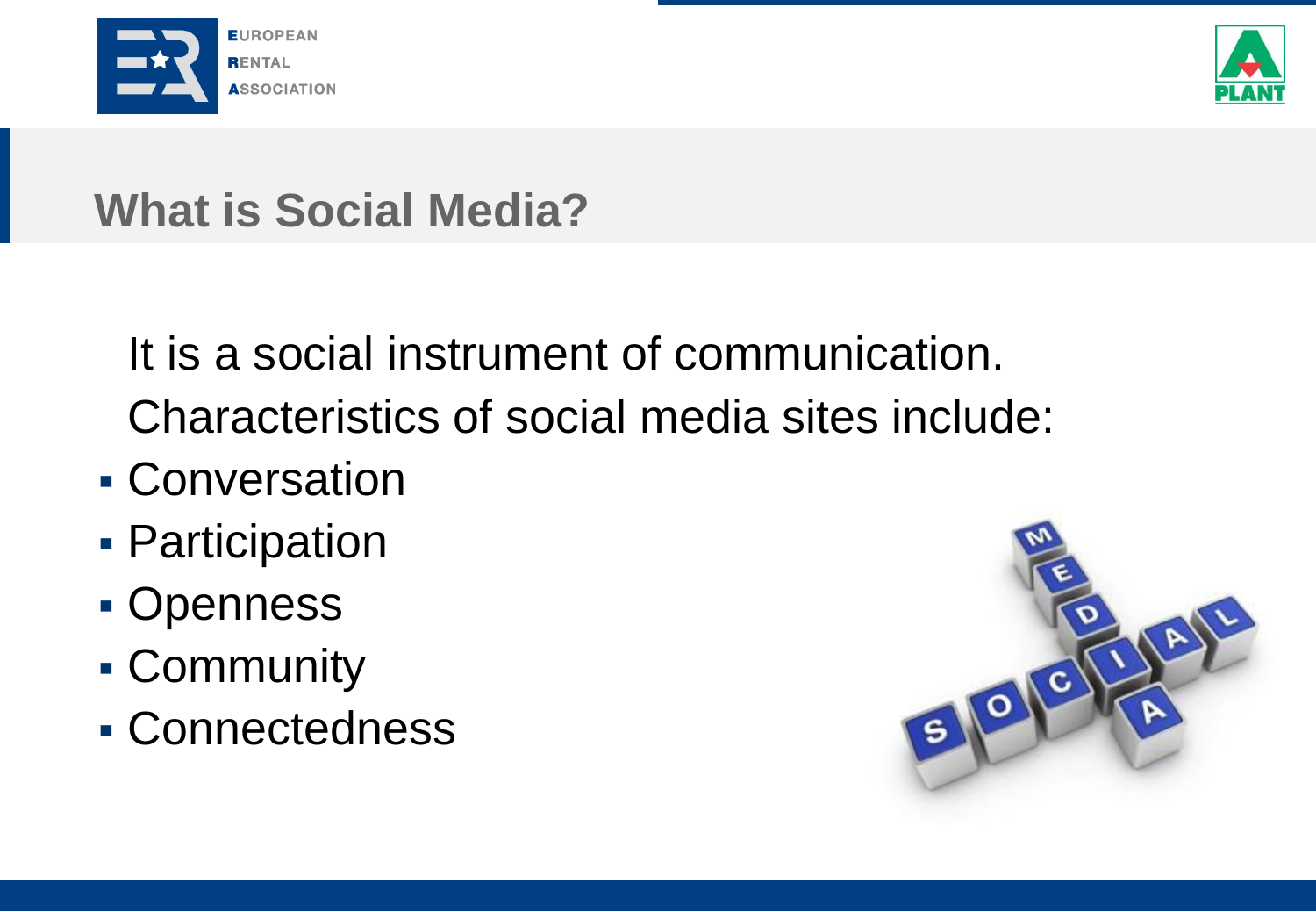



# **Some examples of Social Media sites**

- Social Bookmarking
	- Delicious, Stumbleupon
- Social News
	- Digg, Reddit
- **Social Networking** 
	- Facebook, Twitter
- Social Photo and Video Sharing
	- YouTube, Flickr
- **Business Networking** 
	- LinkedIn

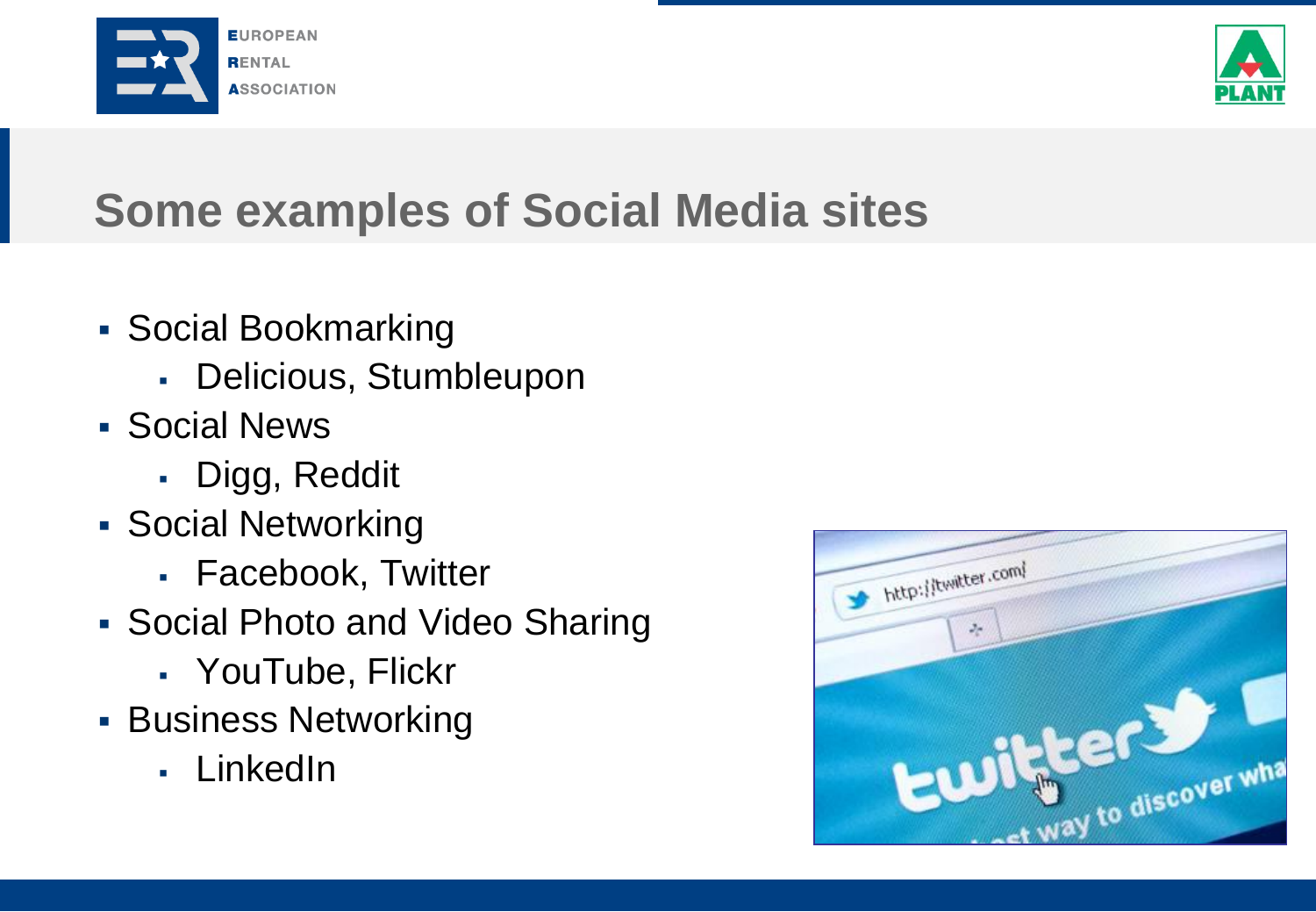



# **Which sites are we using?**

- Facebook
- **Twitter**
- YouTube

Follow Us...



**- Plans to develop LinkedIn**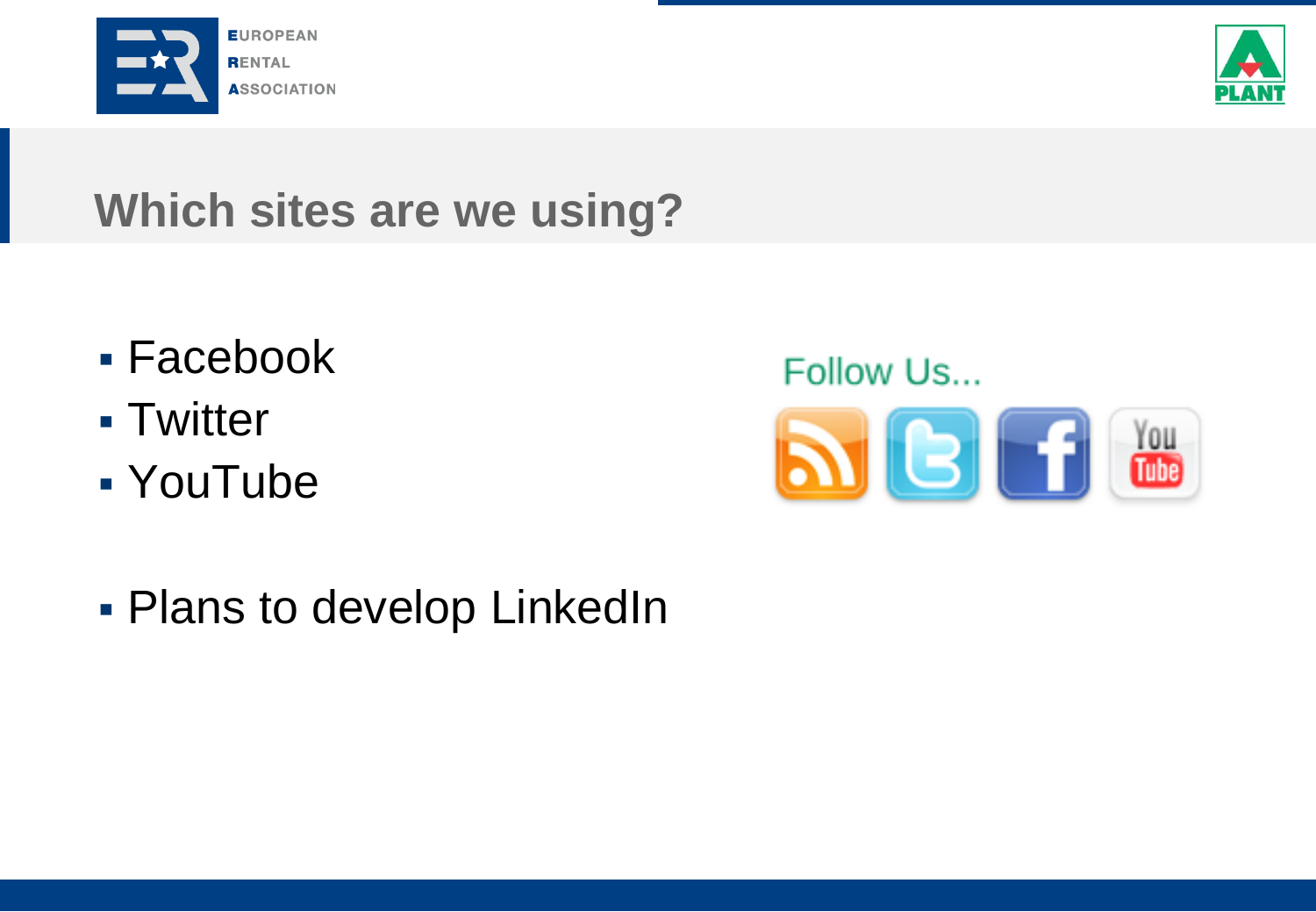



# **What can Social Media do for your rental company?**

- On its own Nothing!
- Content is King
- Communication is a 2-way process
- Everyone has something to tell
- You must be prepared to listen

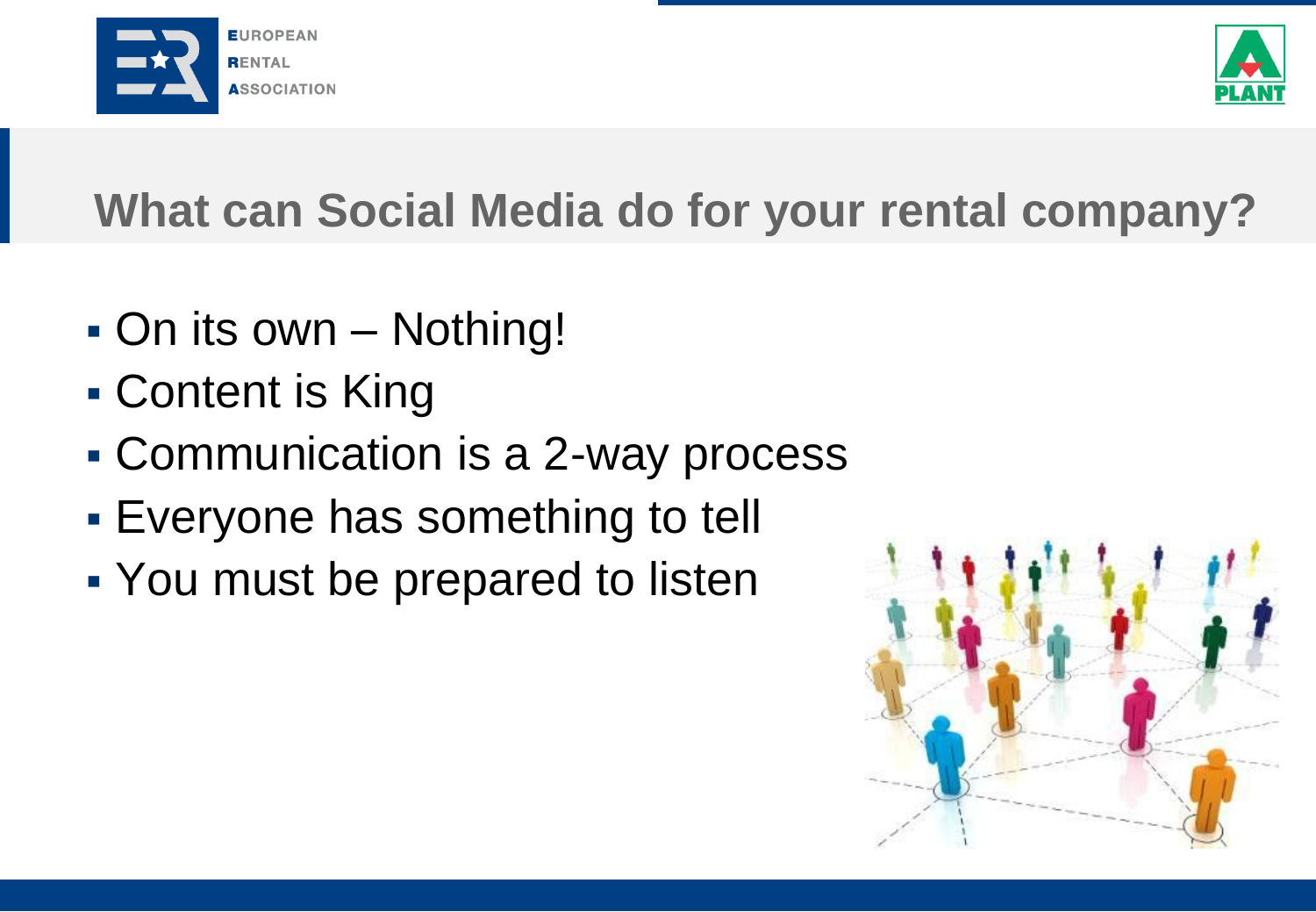



# **Why did we begin using Social Media?**

- To find people who were interested in our products
- To build relationships with them
- To get them to know, like and trust us
- **To capture information from them**
- To deliver informative & relevant content to them
- **To stay in touch with them**

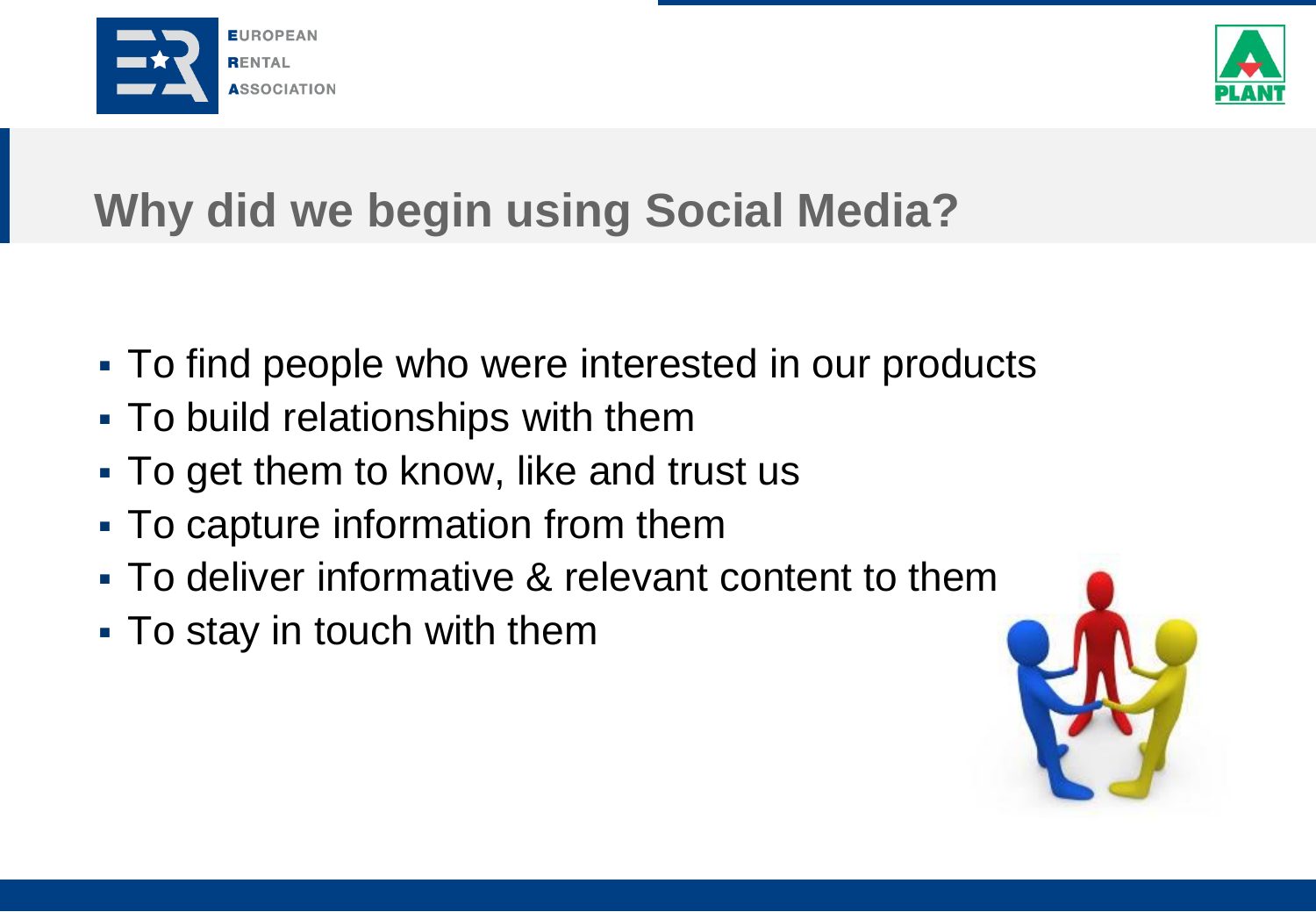



# **Who is our audience?**

- Customers
- Potential Customers
- Employees
- **Industry Associations**
- **Industry Publications**
- Suppliers

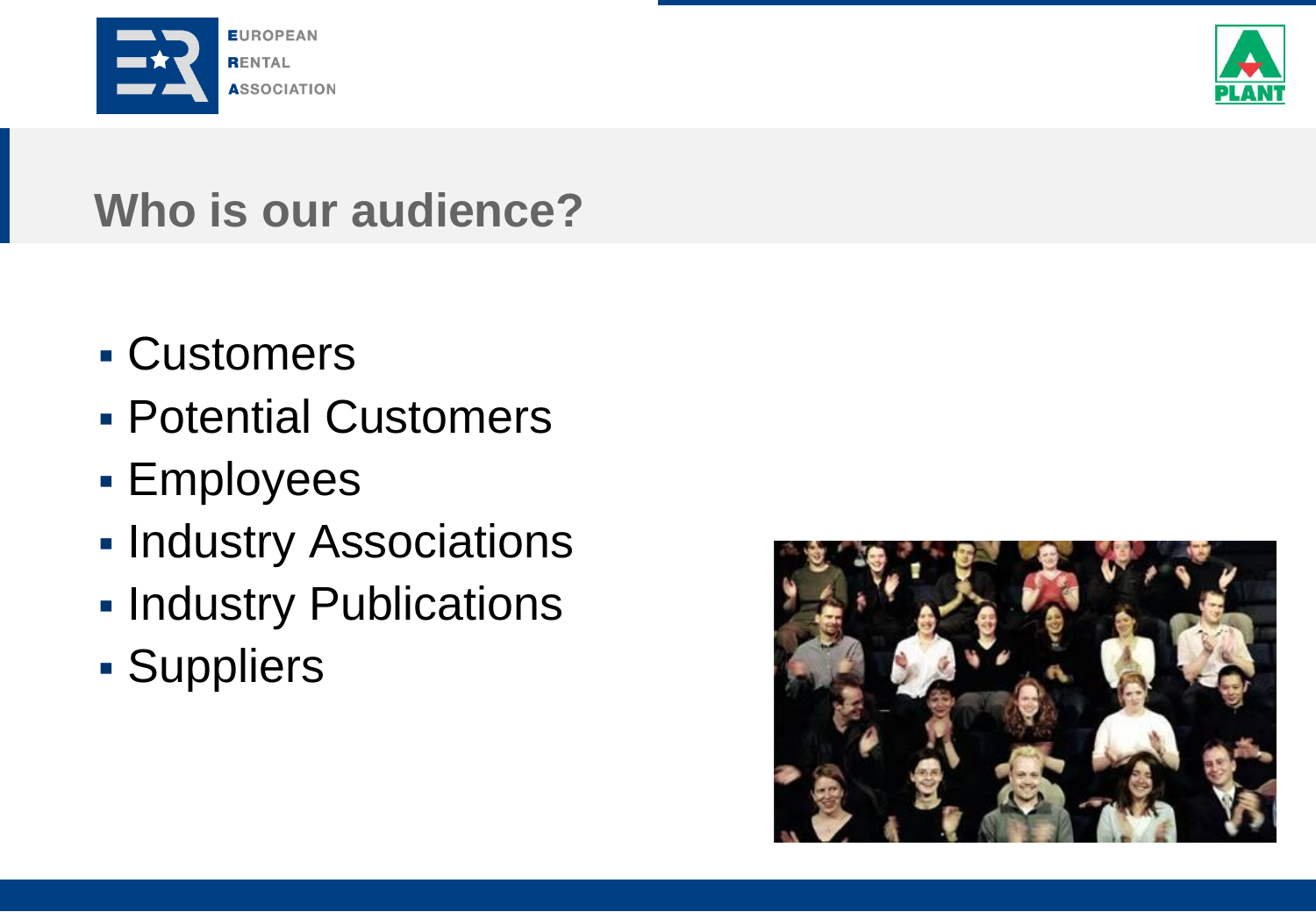



# **Getting Started with Social Media**

- **Facebook**
	- Set up a fan page get people to "like" you, use it as a forum to canvass opinion, "first look" product launches
- **Twitter**
	- Open a twitter account and get tweeting tell people what you're working on, what you've done
- **YouTube**
	- Create your own channel upload presentation videos, how-to guides, product demonstrations, interviews

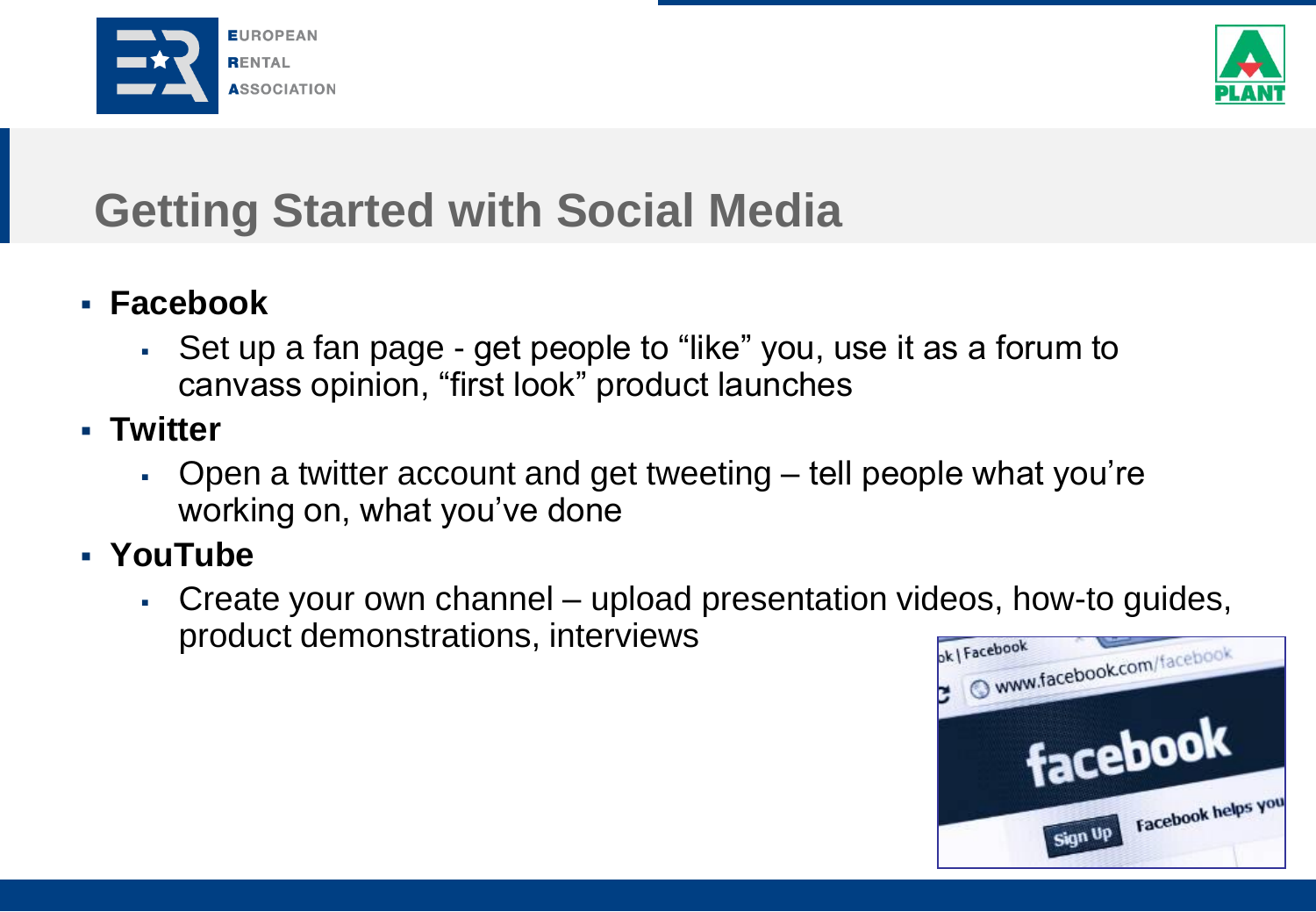



## **What have we learned?**

- Social Media is real time
	- Allocate sufficient internal resource to keep up.
- **It's not just about us** 
	- Not necessarily who's following us who are we following? Where is our content coming from, e.g. ReTweets.
- Keep content simple, relevant and regular
	- Not just a medium for Press Releases and Adverts.
	- You're creating dialogue.

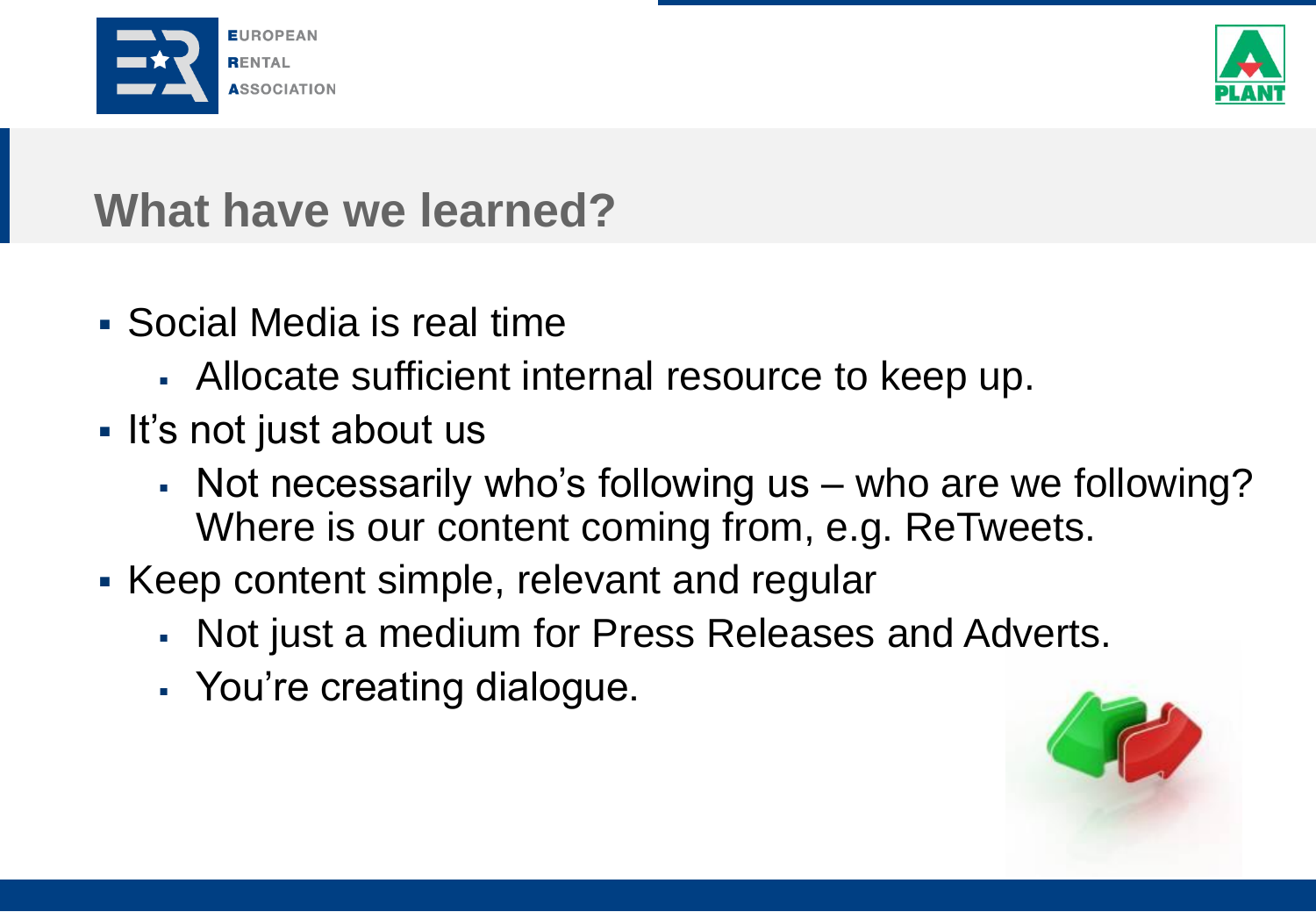



# **What have we learned - some Do's**

- Update frequently
	- Don't wait for the next big thing, keep talking!
- Post interesting content
	- You want people to pass it on.
- Develop relationships
	- Build trust. Become a respected authority.
- Get contact details
	- Email addresses are invaluable.
- Use Social Media to drive traffic to your website
	- Send your audience back to your website.
	- Make them want more information.

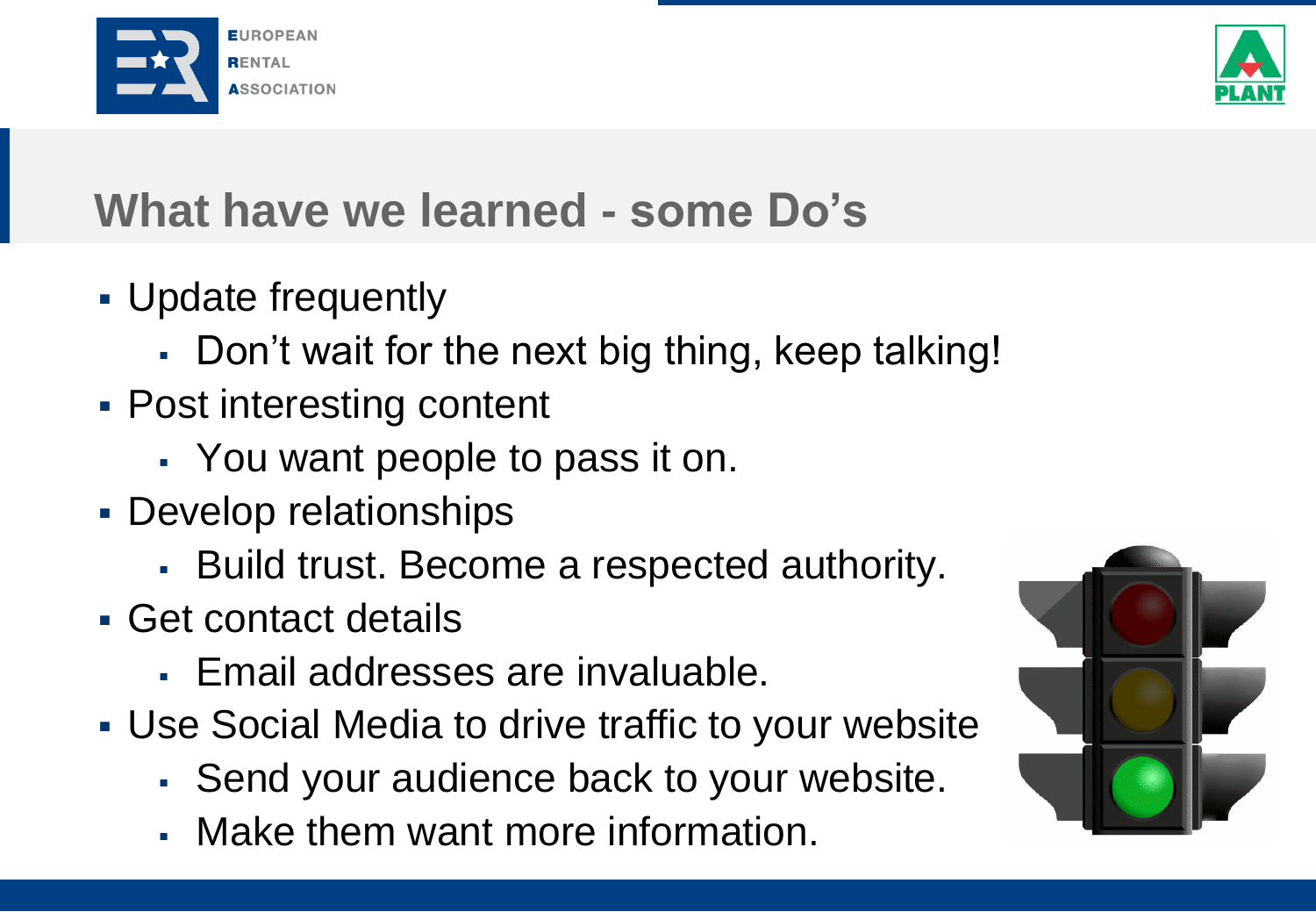



# **What have we learned - some Don'ts**

- Avoid blatant selling campaigns
	- You will lose trust. Soft sell, not hard sell.
- Don't try too much at once
	- Try one or two sites first to see what works and what doesn't.
- Don't ignore the feedback
	- Social Media invites comment.
	- Listen and act on it.
- **Don't forget the website** 
	- You're driving traffic there.
	- Keep it fresh and updated

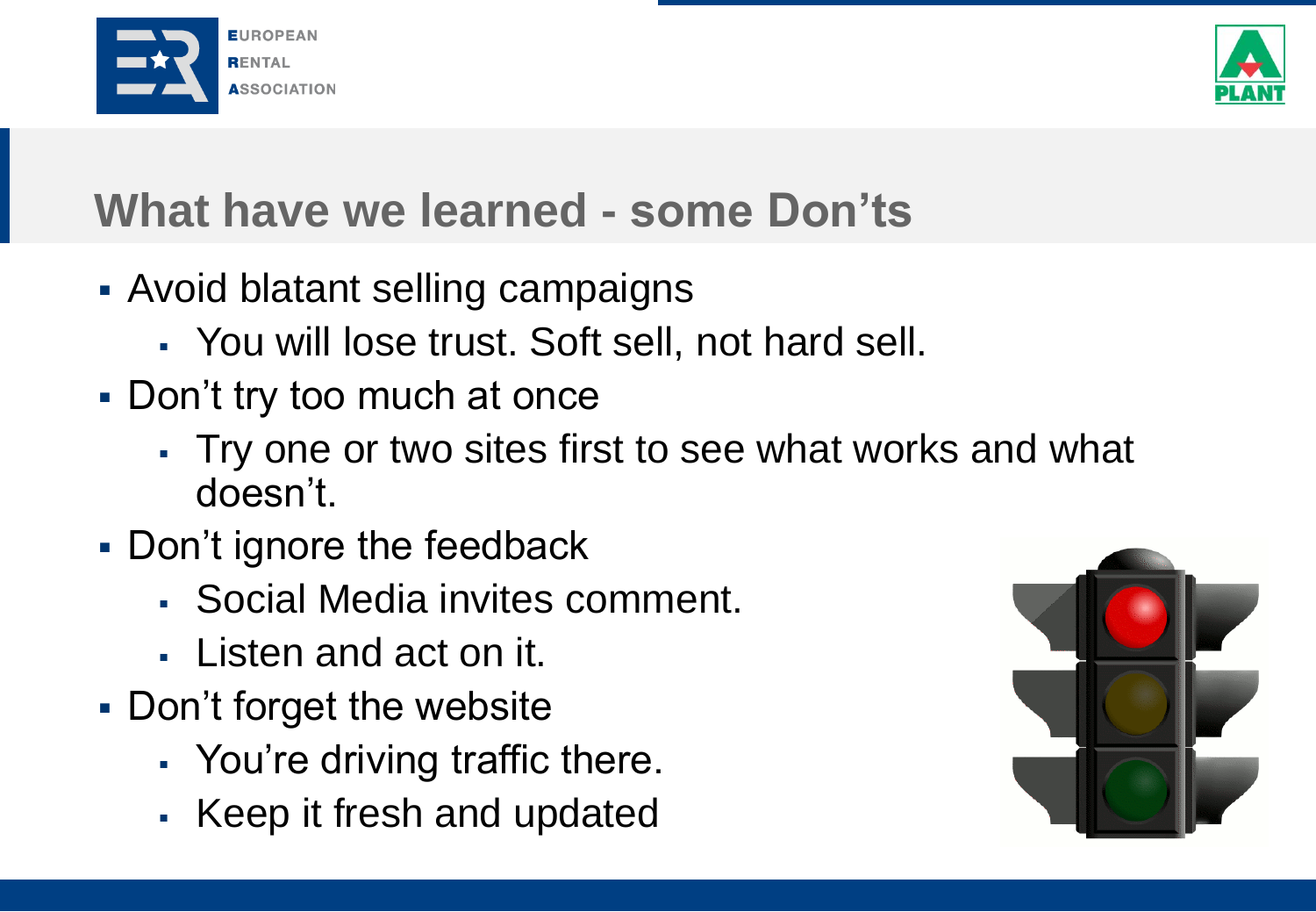



# **Why should you develop a Social Media strategy?**

Will Social Media make me any money?



By itself, No.

But you will make money from the relationships you create with customers through Social Media.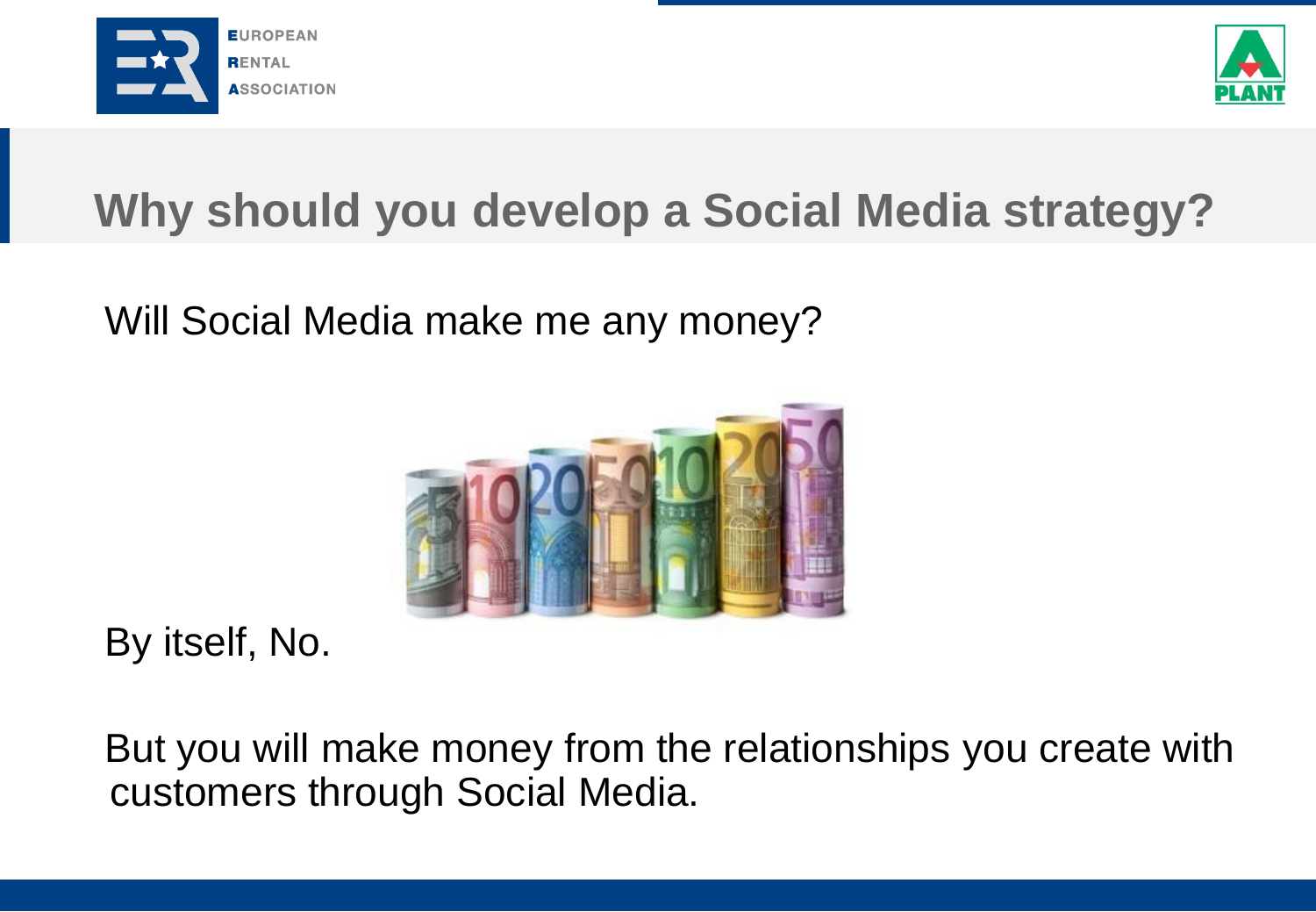



# **Do we find Social Media valuable?**

- The younger generation coming into our industry are already familiar with the technology
- **Social Media is here to stay**
- Any tool which helps to build and nurture relationships with customers is valuable

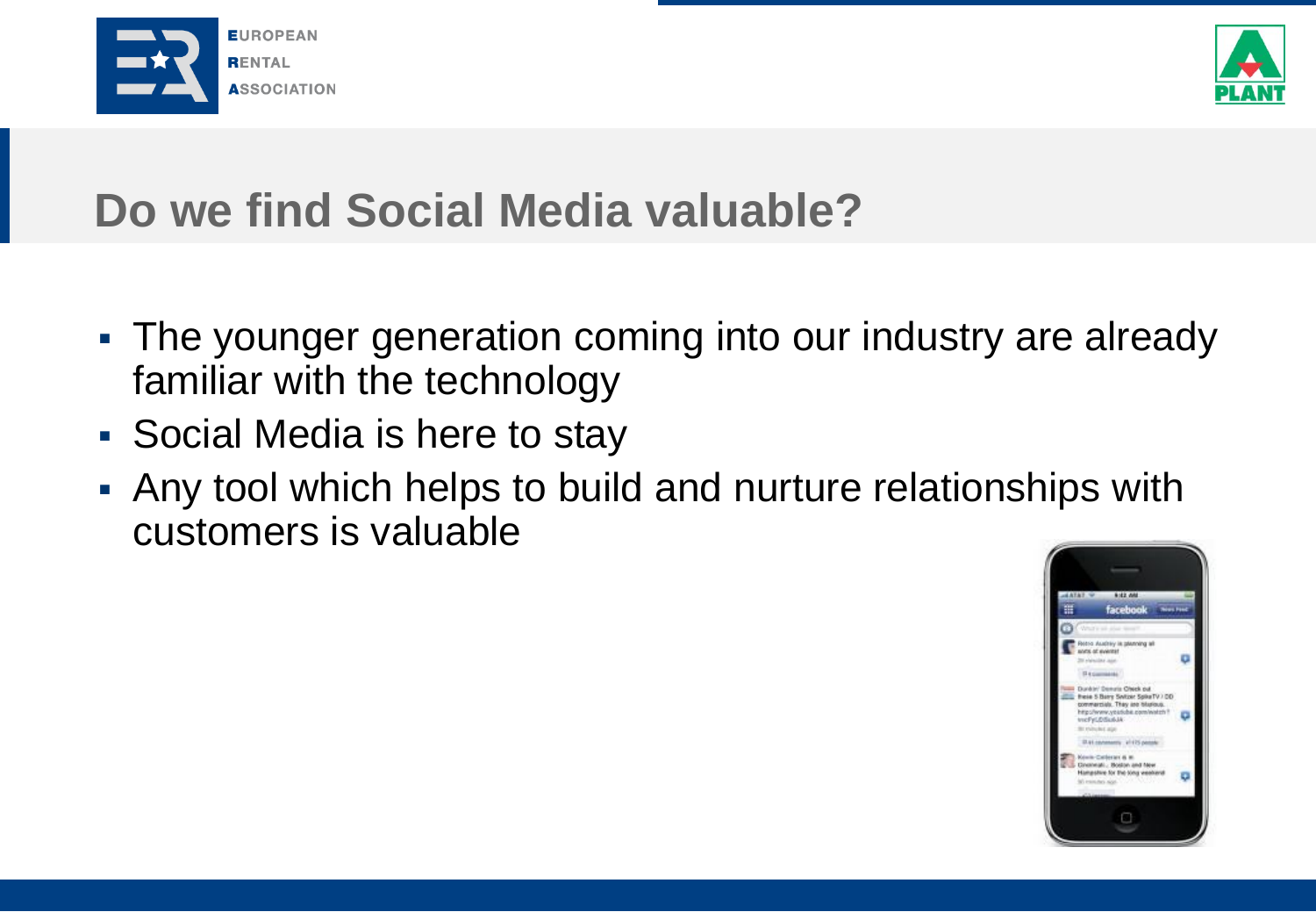



# **What are our Social Media plans for the future?**

- Develop our video content on YouTube
- Develop our presence on LinkedIn
- Explore Twitter and Facebook exclusive promotions
- Launch dedicated Social Media channels for careers and apprenticeships

|                            |       |             |          |            |                 |               |              |          |   |                          | 2011   |                   |               |               |          |                   |              |               |      |           |  |
|----------------------------|-------|-------------|----------|------------|-----------------|---------------|--------------|----------|---|--------------------------|--------|-------------------|---------------|---------------|----------|-------------------|--------------|---------------|------|-----------|--|
| <b>PROGRESS</b><br>January |       |             |          |            |                 |               |              | February |   |                          |        |                   |               |               | March-   |                   |              |               |      |           |  |
|                            |       |             |          |            |                 |               |              |          |   |                          |        |                   |               |               |          |                   |              |               |      |           |  |
|                            |       |             |          |            |                 |               |              |          |   |                          |        | ï                 | ×             |               |          |                   |              |               | ٠    |           |  |
| z.                         |       |             |          | ٠          | ×               | $-8$          | ×            |          |   |                          | 18     | H                 | $\frac{1}{2}$ | ×             |          |                   |              | ÷             | ÷    | 18        |  |
| ٠                          |       | 11          | w        |            |                 | 13 14 15      | $\mathbb{I}$ |          |   |                          | $\sim$ | 18                | 18            | u             | m        |                   |              | 12            |      | 18.119    |  |
| $\frac{1}{2}$              | 18    |             |          |            | 11              | $12^{\circ}$  | 15           | Ħ        | ы |                          | 22.74  |                   | 15:15         | ×             |          |                   |              | <b>TM</b>     |      | $15 - 18$ |  |
| TP.                        | 34    |             |          |            | 37.18           | 12            | İΤ           | 18<br>w  |   |                          |        |                   |               | m.            | 19       |                   |              |               |      |           |  |
| 18, 13,                    |       |             |          |            |                 |               |              |          |   |                          |        |                   |               |               |          |                   |              |               |      |           |  |
|                            |       |             | April    |            |                 |               |              | Hay.     |   |                          |        |                   |               |               | June     |                   |              |               |      |           |  |
|                            |       |             |          |            | ۱               |               |              |          |   |                          |        |                   |               |               |          |                   |              |               |      |           |  |
|                            |       |             |          |            |                 | r             |              |          |   |                          |        |                   | ٠             |               |          |                   |              |               |      |           |  |
|                            |       |             |          |            | ١               | ×             |              |          |   |                          |        | u                 | 16            | ä             |          |                   |              | b             | m    | ÷         |  |
|                            |       | 18-11-12    | $\cdots$ | 14         |                 | $15 - 18$     | 11           |          |   |                          | 18     | 1 E               | $^{11}$       | 11            |          | $\rightarrow$     | $\mathbb{Z}$ | $\frac{1}{2}$ | 11   | 18        |  |
| w                          | 18.19 |             |          | 278        | 12 <sup>2</sup> | $12^{1}$      | 11           | 23       |   |                          |        |                   | 18            |               |          | 21                | 111          | $22 -$        | 340  | 11        |  |
|                            |       | 14 J1 J2 J2 |          | $-100$     | 18              | $10-$         |              | 15 80    |   |                          |        |                   |               | M             | 23       |                   |              | 18            |      |           |  |
|                            |       |             | Ady.     |            |                 |               |              |          |   | <b>August</b>            |        |                   |               |               |          | <b>Reptendent</b> |              |               |      |           |  |
|                            |       |             |          |            |                 |               |              |          |   |                          |        |                   |               |               |          |                   |              |               |      |           |  |
|                            |       |             |          |            |                 | r             |              |          |   |                          |        | ī                 |               |               |          |                   |              |               |      | ٠         |  |
| ٠                          |       |             |          |            |                 | u             | t            |          |   |                          | EX     | $+1$              | ÷             |               |          |                   |              |               |      | ū         |  |
| i s                        | Ħ     |             |          | 1.4        | 11              | $\frac{1}{2}$ | 14           |          |   |                          |        | 18.4              | 19            | 11            |          |                   | w            | 11            |      | 11        |  |
| 12                         |       |             |          |            | 10              | 10            | n            | 33       |   | $\overline{\phantom{a}}$ |        | $-18$             | 4T            | 14            |          |                   |              | 55            |      | $20 - 34$ |  |
| $\sim$                     | 21    | $^{34}$     | 31       | $^{12}$    | 16              | 15            |              | 16 34    |   | 11<br>×                  |        |                   |               | 31            | $^{34}$  | $-23$             | 24           | $-28$         | ii   |           |  |
| ×                          |       |             |          |            |                 |               |              |          |   |                          |        |                   |               |               |          |                   |              |               |      |           |  |
|                            |       |             |          | October :  |                 |               |              | November |   |                          |        |                   |               |               | December |                   |              |               |      |           |  |
|                            |       |             |          |            |                 |               |              |          |   |                          |        |                   |               |               |          |                   |              |               |      |           |  |
|                            |       |             |          |            |                 |               |              |          |   |                          |        |                   |               |               |          |                   |              |               |      |           |  |
| ٠                          |       |             |          |            |                 | k             |              |          |   |                          | u      | u                 | 35            | ٠             |          |                   |              |               |      | w         |  |
|                            |       |             |          |            |                 | $\mathbf{r}$  |              |          |   |                          |        | 18                | 18            | 'n            | 14       | m                 | 14           | 18            |      | $\bar{x}$ |  |
| 18                         |       |             |          |            |                 | 66            | i.           |          |   |                          |        | 34, 35,<br>,,,,,, | 34            | ы             |          | $-24$             | $\infty$     | $-24$         |      | 34        |  |
| $\sim$                     | 34    |             | 25.126   | $-20 - 16$ |                 | ಾ             | 12           | 34       |   |                          |        |                   |               | $\mathcal{X}$ |          | $M - 20$          | 24           | 16            | h br | 31        |  |
| $10^{6} - 3.4$             |       |             |          |            |                 |               |              |          |   |                          |        |                   |               |               |          |                   |              |               |      |           |  |